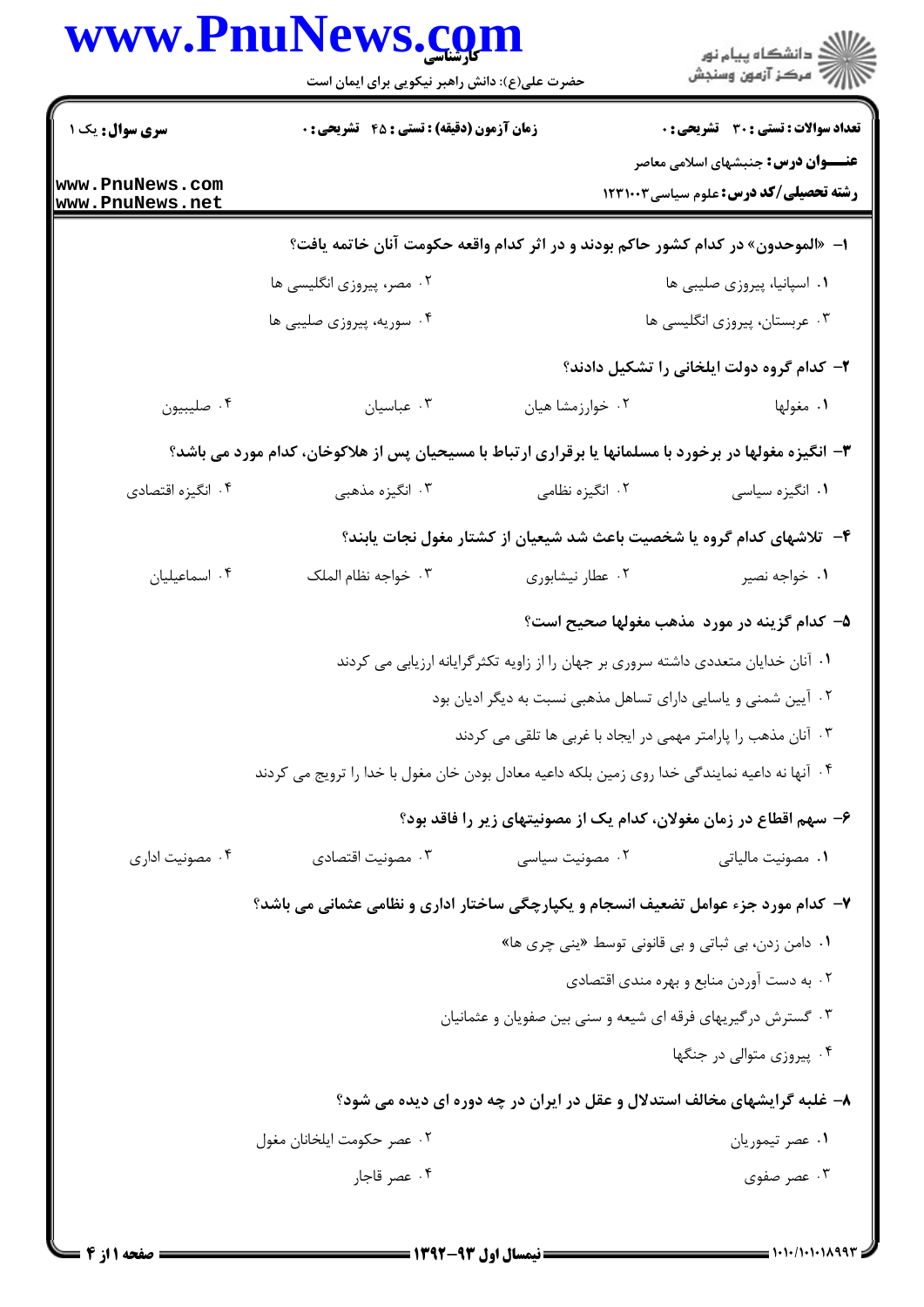|                                                      | www.PnuNews.com<br>حضرت علی(ع): دانش راهبر نیکویی برای ایمان است |                                          | ڪ دانشڪاه پيا <sub>م</sub> نور<br>ر <i>7</i> مرڪز آزمون وسنڊش                                                            |  |
|------------------------------------------------------|------------------------------------------------------------------|------------------------------------------|--------------------------------------------------------------------------------------------------------------------------|--|
| <b>سری سوال : ۱ یک</b>                               | زمان آزمون (دقیقه) : تستی : 45 آتشریحی : 0                       |                                          | <b>تعداد سوالات : تستی : 30 ٪ تشریحی : 0</b>                                                                             |  |
| www.PnuNews.com<br>www.PnuNews.net                   |                                                                  |                                          | <b>عنــــوان درس:</b> جنبشهای اسلامی معاصر<br>رشته تحصیلی/کد درس: علوم سیاسی۱۲۳۱۰۰۳                                      |  |
|                                                      |                                                                  |                                          | ۹– حمله نادرشاه به هندوستان به کدام عامل کمک نمود؟                                                                       |  |
|                                                      | ۰۲ گسترش مرزهای امپراطوری ایران                                  |                                          | ۰۱ برافتادن حکومت مغولان در این کشور                                                                                     |  |
|                                                      | ۰۴ سلطه انگلیس بر هند                                            |                                          | ۰۳ زوال افغانها در شرق ايران                                                                                             |  |
|                                                      |                                                                  |                                          | ۱۰− توقف پیشروی عثمانیها در اروپا از چه زمان و پس از کدام واقعه روی داد؟                                                 |  |
|                                                      | ۰۲ - ۱۸۱۰ - تهاجم ناپلئون به مصر و شکست عثمانیها                 |                                          | ۰۱ - ۱۶۰۲ - شکست از ایران و تضعیف نیروی نظامی عثمانی                                                                     |  |
|                                                      | ۰۴ ۱۸۵۰ - افول قدرت سپاهیان پنی چری                              |                                          | ۰۳ . ۱۶۸۳ - شکست محاصره وین                                                                                              |  |
|                                                      |                                                                  |                                          | 11– فرمان «خط شریف گلخانه» در امپراطوری عثمانی از کدام مضمون برخوردار بود؟                                               |  |
|                                                      |                                                                  |                                          | ٠١ اجراى نسبى اصول قانون اساسى مشروطه                                                                                    |  |
|                                                      |                                                                  |                                          | ۰۲ اصلاح ساختار و سلسله مراتب فرماندهی ارتش عثمانی                                                                       |  |
|                                                      |                                                                  |                                          | ۰۳ تضمین جان و مال همه اتباع صرف نظر از مذهب و نژادشان                                                                   |  |
|                                                      |                                                                  |                                          | ۰۴ اخذ و اقتباس جنبه های علمی و فنی غرب و اجرای آنها در عثمانی                                                           |  |
|                                                      |                                                                  |                                          | ۱۲– در جهان بینی روشنفکران متجدد غربگرا، کدام مسأله در موضع فرعی قرار گرفت؟                                              |  |
| ۰۴ آزادی سیاسی                                       | ۰۳ تعادل اجتماعی                                                 | ٠٢ ملاحظات اقتصادى                       | ۱. فرهنگ                                                                                                                 |  |
|                                                      |                                                                  |                                          | ۱۳– کدام یک از طرفداران ناسیونال - سوسیالیست یا سوسیال دموکراسی محسوب می شود؟                                            |  |
| ۰۴ امیر کبیر                                         | ۰۳ مستشارالدوله                                                  | ۰۲ ملکم خان                              | ۰۱ آخوندزاده                                                                                                             |  |
|                                                      |                                                                  |                                          | ۱۴– به گفته دکتر حمید عنایت، در حرکت روشنفکران در دو سده اخیر، در دنیای مسلمانان کدام مسأله کمتر مورد توجه قرار<br>گرفت؟ |  |
| ۰۲ بدگویی و دشمنی متفکران غربی از هویت دینی مسلمانان |                                                                  | ٠١ اعتراضهاي اخلاقي يا شبه عرفاني در غرب |                                                                                                                          |  |
| ۰۴ زمینه اجتماعی و تاریخی سخنان متفکران غربی         |                                                                  | ۰۳ شیوه های سطحی و قالبی متفکران غربی    |                                                                                                                          |  |
|                                                      |                                                                  |                                          | ۱۵– کدام جنبش را می توان جریان رادیکالیسم اسلامی نامید؟                                                                  |  |
|                                                      | ۰۲ نهضت سید جمال                                                 |                                          | ٠١ نهضت روشنفكراني مانند طهطاوي وامين                                                                                    |  |
|                                                      | ۰۴ نهضت روشنفكراني مانند عبدالناصر                               |                                          | ۰۳ نهضت وهابيت                                                                                                           |  |
|                                                      |                                                                  |                                          | ۱۶- مرحوم مطهری اصلاح طلبی را مصداق بارز کدام یک از احکام اسلامی برشمرده است؟                                            |  |
|                                                      | ۰۲ اجتهاد                                                        |                                          | ۰۱ جهاد                                                                                                                  |  |
|                                                      | ۰۴ امر به معروف و نهی از منکر                                    |                                          | ۰۳ نماز جمعه                                                                                                             |  |
|                                                      |                                                                  |                                          |                                                                                                                          |  |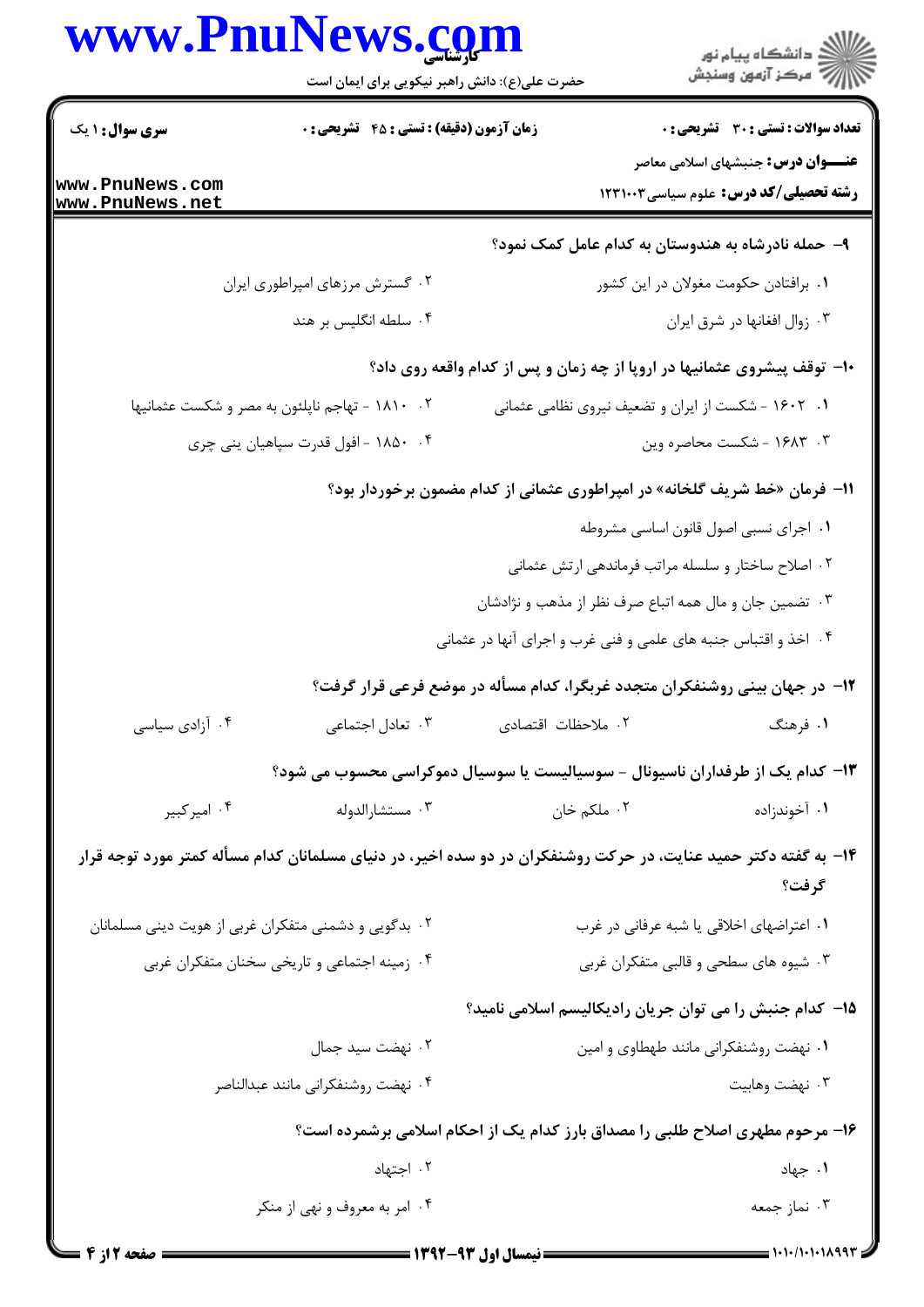## www.PnuNews.com